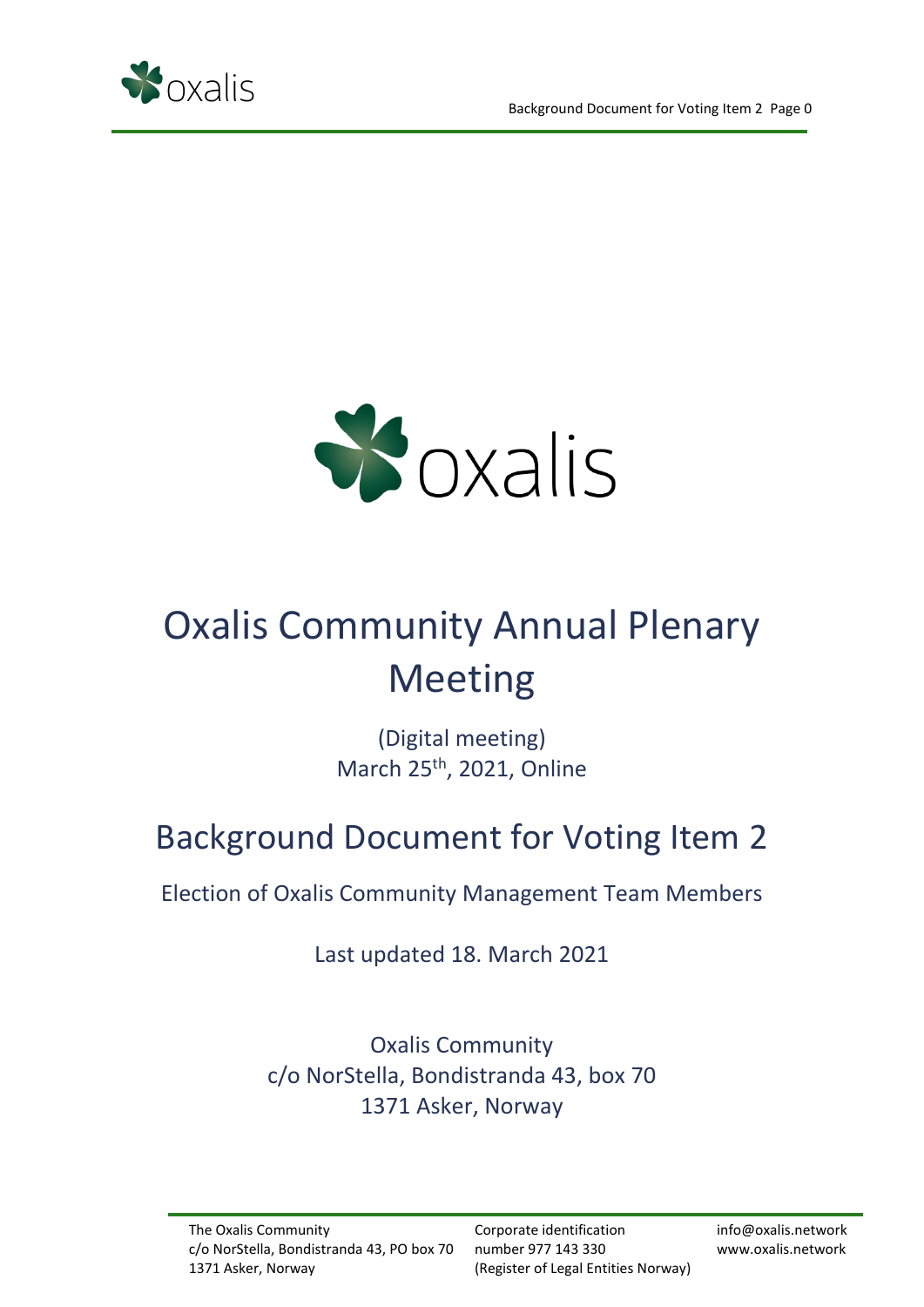

## **Table of Contents**

| 1              |  |
|----------------|--|
| 1.1            |  |
| 1.2            |  |
| 1.3            |  |
| 1.4            |  |
| $2^{\circ}$    |  |
| 2.1            |  |
| 2.2            |  |
| 2.1            |  |
| 2.2            |  |
| 2.3            |  |
| 3 <sup>7</sup> |  |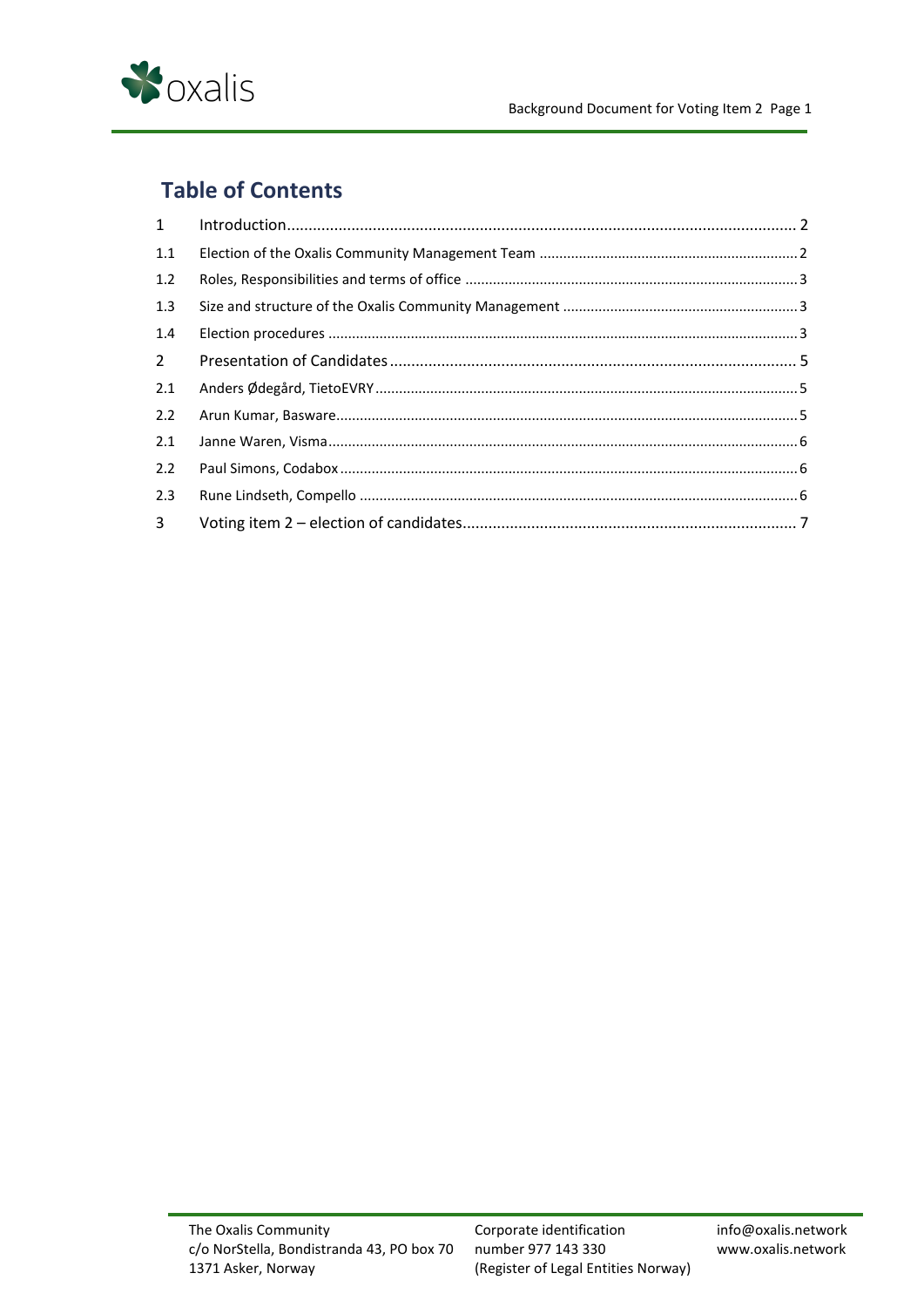

## <span id="page-2-0"></span>**1 Introduction**

The Oxalis Community will be managed and organised by the elected representatives from the Community gold member organisations. The scope of this document is to cover the election of Oxalis Community Management Team members at the Oxalis Annual Plenary Meeting on March 25<sup>th</sup>, 2021.

At this meeting the organisations with voting rights will be invited to:

- 1. Approve the term for the management positions.
- 2. Approve the number of management positions to be elected.
- 3. Evaluate the registered candidates.
- 4. Elect the management positions.

A call for candidates has been distributed to all listed Oxalis stakeholders, stating that the possibility to submit candidates to the Oxalis Management Team is open for all members with voting rights. Deadline for the submission of candidates was March 18<sup>th</sup>, 2021 EOB.

Election procedures (anonymous electronic ballot) were distributed to members with voting rights on March 18<sup>th</sup>, 2021, together with a presentation of the candidates.

Background document for election of Oxalis Community Members (this document) were uploaded to the Oxalis website March 5<sup>th</sup>, 2020.

#### <span id="page-2-1"></span>**1.1 Election of the Oxalis Community Management Team**

The election of Oxalis Management Team Members will be based on the Oxalis Community Governance Model and Implementation Model.

The term of office for the Oxalis Community Management Team elected at the Annual Plenary Meeting will be one year (2 members) or two years (chair and 2 members). All terms begin immediately after the meeting - and ends at the next or the following Annual Plenary Meeting – depending on the duration of the member's term.



Corporate identification number 977 143 330 (Register of Legal Entities Norway)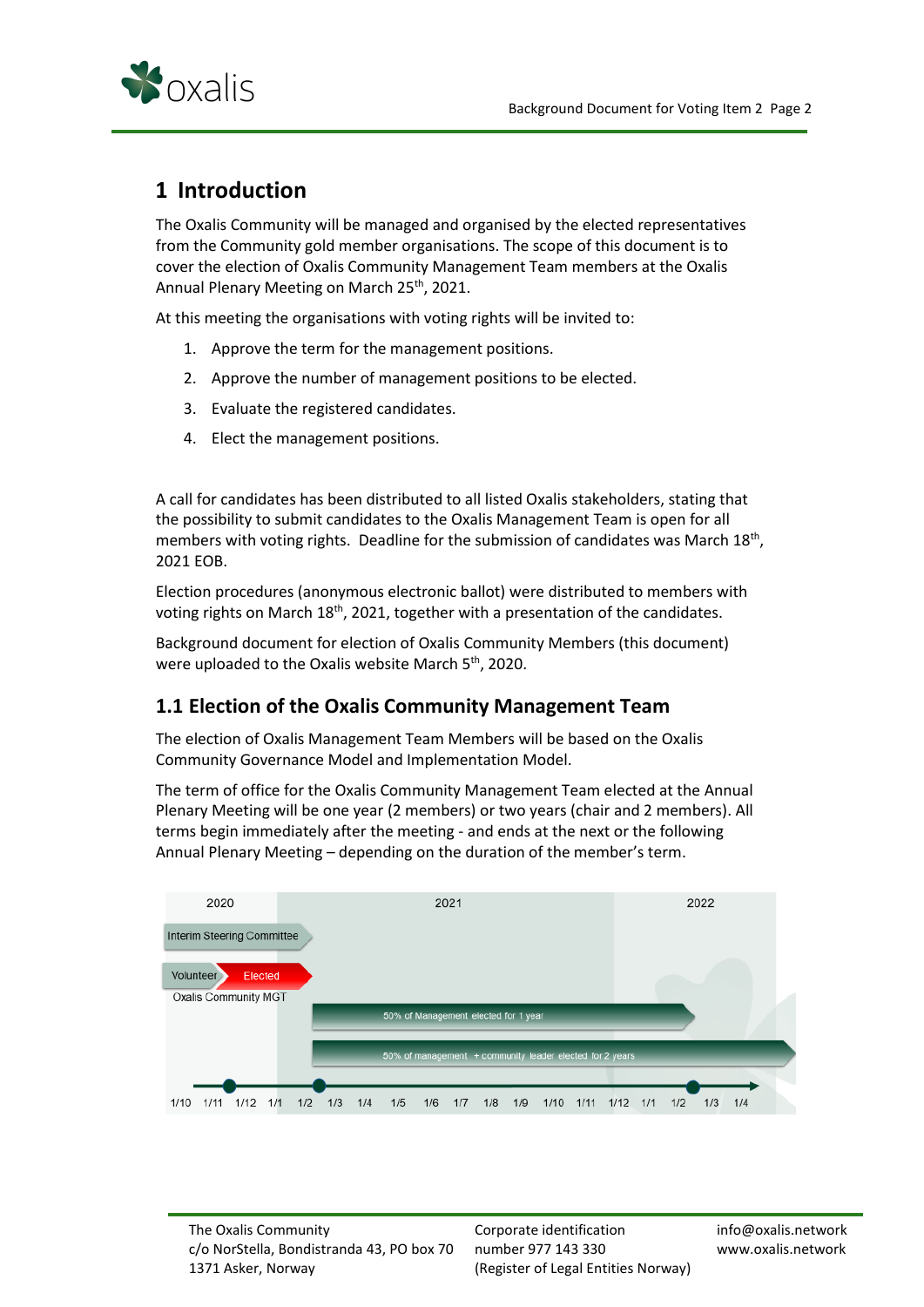

The Oxalis Management Team is free to set up an advisory board – and invite to this board individuals who represent valuable competence and capacity (Oxalis Community membership is not<sup>1</sup> a requirement).

#### <span id="page-3-0"></span>**1.2 Roles, Responsibilities, and terms of office**

The primary responsibilities for the elected Oxalis Management Team will be as follows:

- Strategic change management; defining the strategic priority of changes.
- Continually define and document the Oxalis Community governance bodies.
- Appointing an observer to the Peppol e-Delivery Community.

#### <span id="page-3-1"></span>**1.3 Size and structure of the Oxalis Community Management**

There will be no predefined detailed instructions for the organisation of the Oxalis Management Team. The team is expected to include **minimum 3 and no more than 5 members.**

## <span id="page-3-2"></span>**1.4 Election procedures**

Voting procedures for the approval of candidates for the Oxalis Community Management Team are listed below:

- Voting rights are limited to gold members only, with one (1) vote per organization.
- All items up for vote are described and documented as Voting Items, available fro[m https://www.oxalis.network/activities](https://www.oxalis.network/activities) .
- Members with voting rights can cast votes for any or all nominated candidates to the Oxalis Management Team, limited to 5 candidates.
- Members with voting rights are not required to vote for all nominated candidates.
- Approval of members to the Oxalis Management Team requires a minimum of 2 votes. If a candidate to Oxalis Management receives less than 2 votes, he/she is not elected.

Voting - practical implementation

- All members with voting rights will receive a link to the voting form on Friday March 19<sup>th</sup>.
- Members with voting rights can cast their vote at any time before the meeting or during the founding meeting.

 $<sup>1</sup>$  If the person is a non-member, he/she shall act as an advisor only.</sup>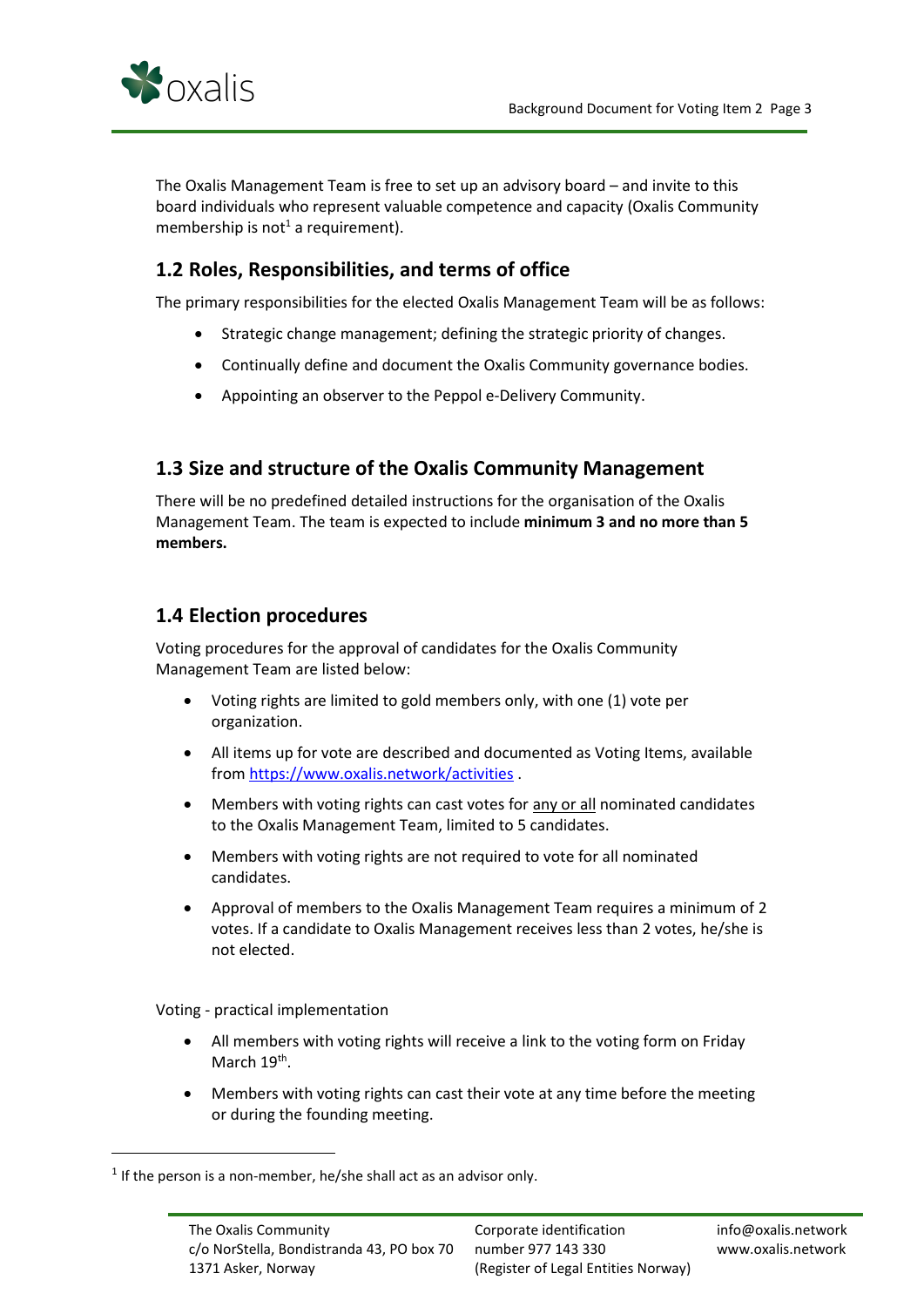

- Admission of votes will cease when called during the founding meeting, on March 25<sup>th</sup>, 2021.
- Aggregated voting results<sup>2</sup> will be presented during the Annual Plenary Meeting and will be published as part of the minutes of meeting.
- All submitted votes are subject to verification against the list of registered members. Votes can be manually verified by e-mail to the e-mail address registered in the list of gold members.

<sup>&</sup>lt;sup>2</sup> Individual votes will not be published.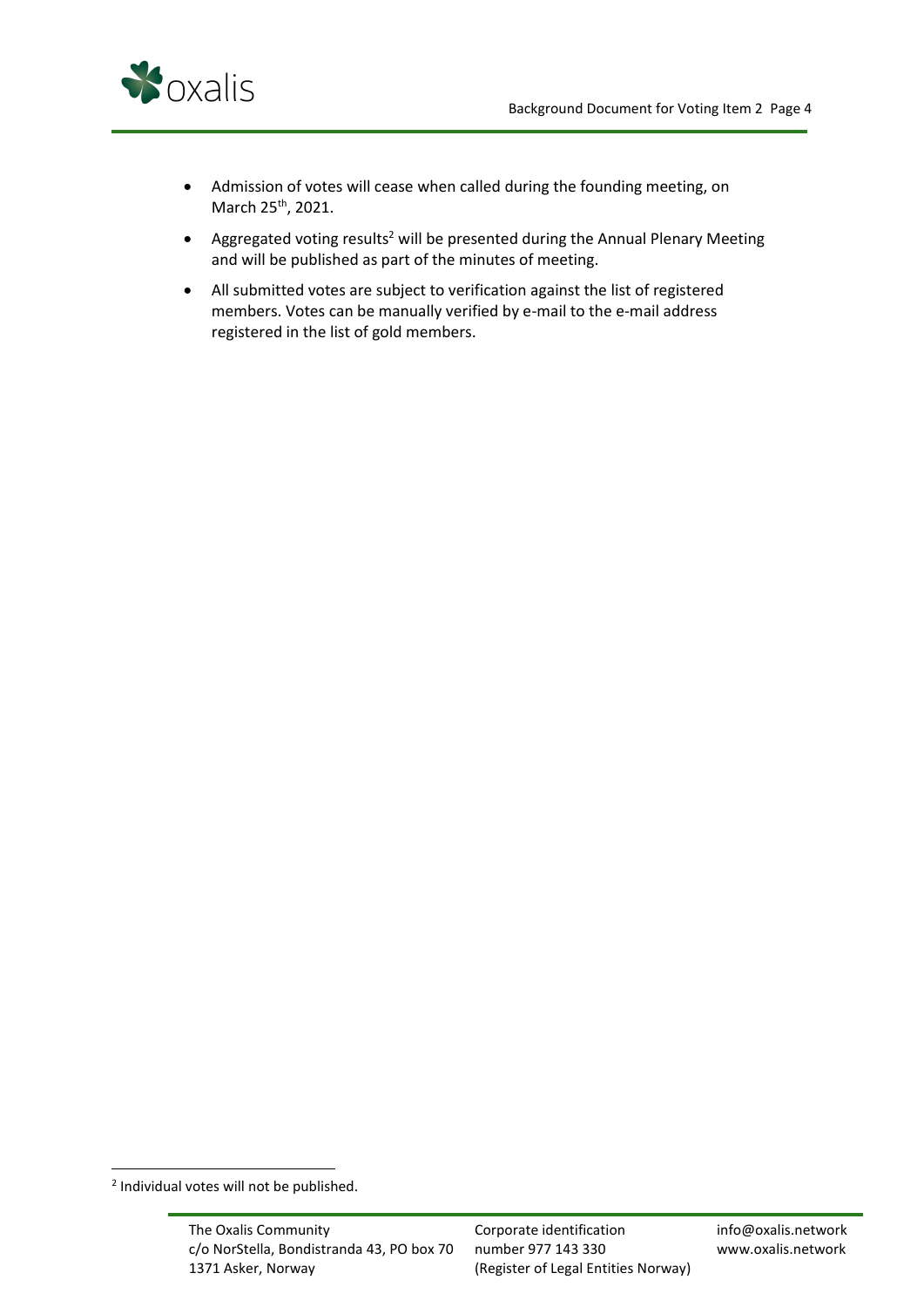

## <span id="page-5-0"></span>**2 Presentation of Candidates**

As a result of the call for candidates to the Oxalis Management Team, the following 5 candidacies are received:

## <span id="page-5-1"></span>**2.1 Anders Ødegård, TietoEVRY**

#### *Candidate for Management Team Chair – 2-year term.*



The Oxalis accesspoint software is an important software component in our PEPPOL offerings in Norway, Sweden and Finland. We deliver PEPPOL services within Postaward (all documents), PEPPOL Enhanced security (Payments) and PEPPOL Enhanced security (eGovernment).

Therefore, it is important for us to participate in the Oxalis Management Team so that we can influence that the oxalis software will continue to be a good building block

for delivering PEPPOL access point services.

## <span id="page-5-2"></span>**2.2 Arun Kumar, Basware**

*Candidate for Management Team Member – 2-year term.*



Extensive knowledge & experience on e-invoicing norms and standards across the globe. Deeply associated with Peppol since last 10 years and exactly 9 years of extensive experience working with Oxalis. Extensively contributed & participated in OpenPeppol working groups in the past and continuously working with OpenPeppol working groups to take it to the next level. Contributed in number of Open-Source Projects like Apache Camel, Oxalis, CIPA e-delivery, Restlet, Nutch etc.

Contributing & participating in number of OpenPeppol platform, forums, encouraging & supporting interoperability between different solutions and dedicatedly running "Peppol Integrator and Developers" LinkedIn group.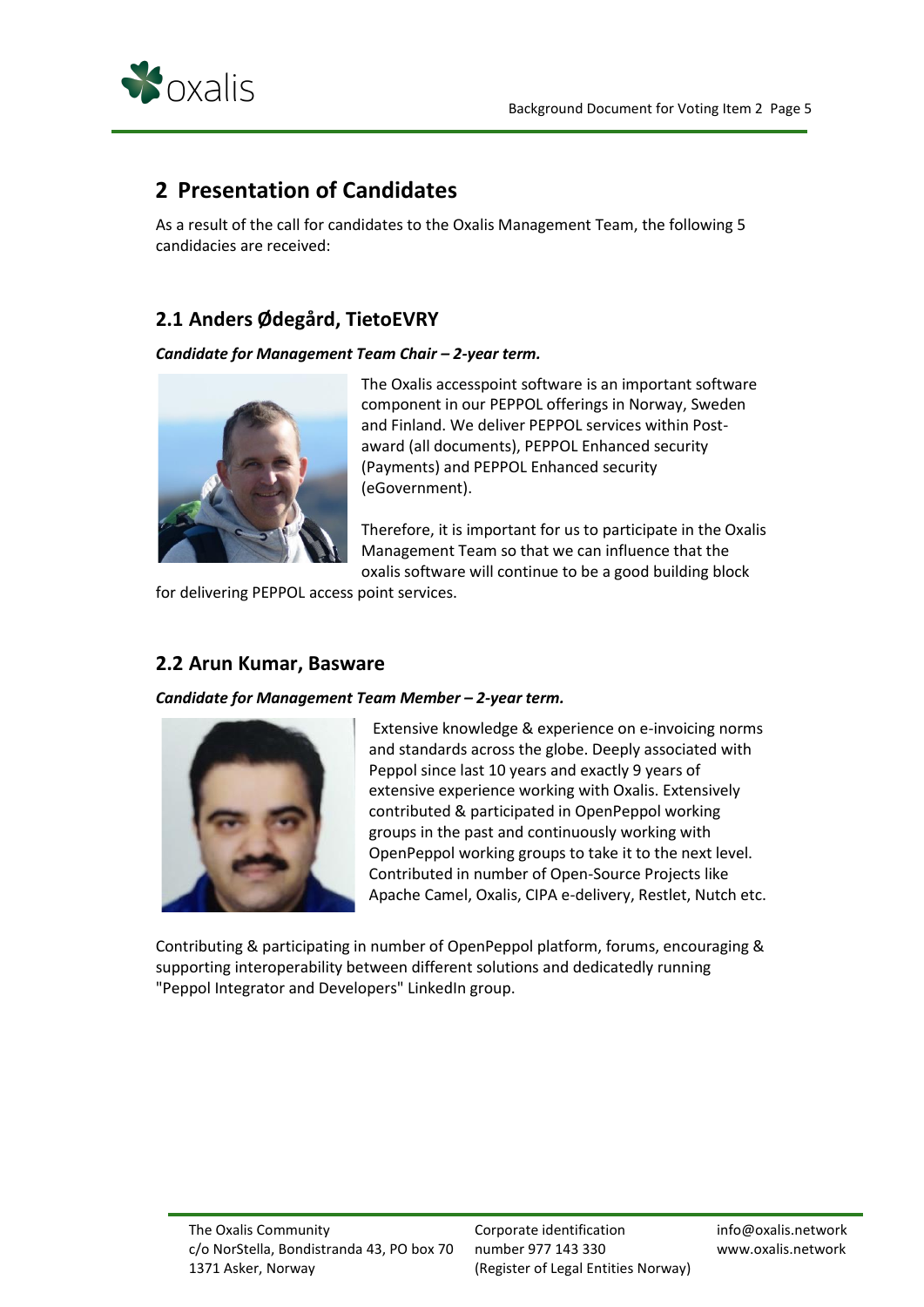

## <span id="page-6-0"></span>**2.1 Janne Waren, Visma**

#### *Candidate for Management Team Member – 1-year term*



Oxalis currently is an important part of our operations in Peppol so we would like to be there trying to ensure it stays alive and gets necessary updates in the future.

I am a software developer implementing Oxalis integration for both sending and receiving, so I could give a technical perspective to this management team.

#### <span id="page-6-1"></span>**2.2 Paul Simons, Codabox**

#### *Candidate for Management Team Member – 1-year term*



As motivation for our candidacy we can bring as added value, both as Codabox and myself. Codabox is a certified AP on the Peppol network and Oxalis user. As such, Codabox can bring in the necessary experience.

Being leader of different workgroups and communities, I can bring in the necessary experience.

## <span id="page-6-2"></span>**2.3 Rune Lindseth, Compello**

#### *Candidate for Management Team Member – 2-year term*



We are one of the largest users of Oxalis today in distribution volume, and it is important for us to participate actively in the future development of Oxalis.

We also think that we would be able to participate in a positive way to ensure that Oxalis is compliant with Peppol requirements at all times and remains a good and stable product for all members.